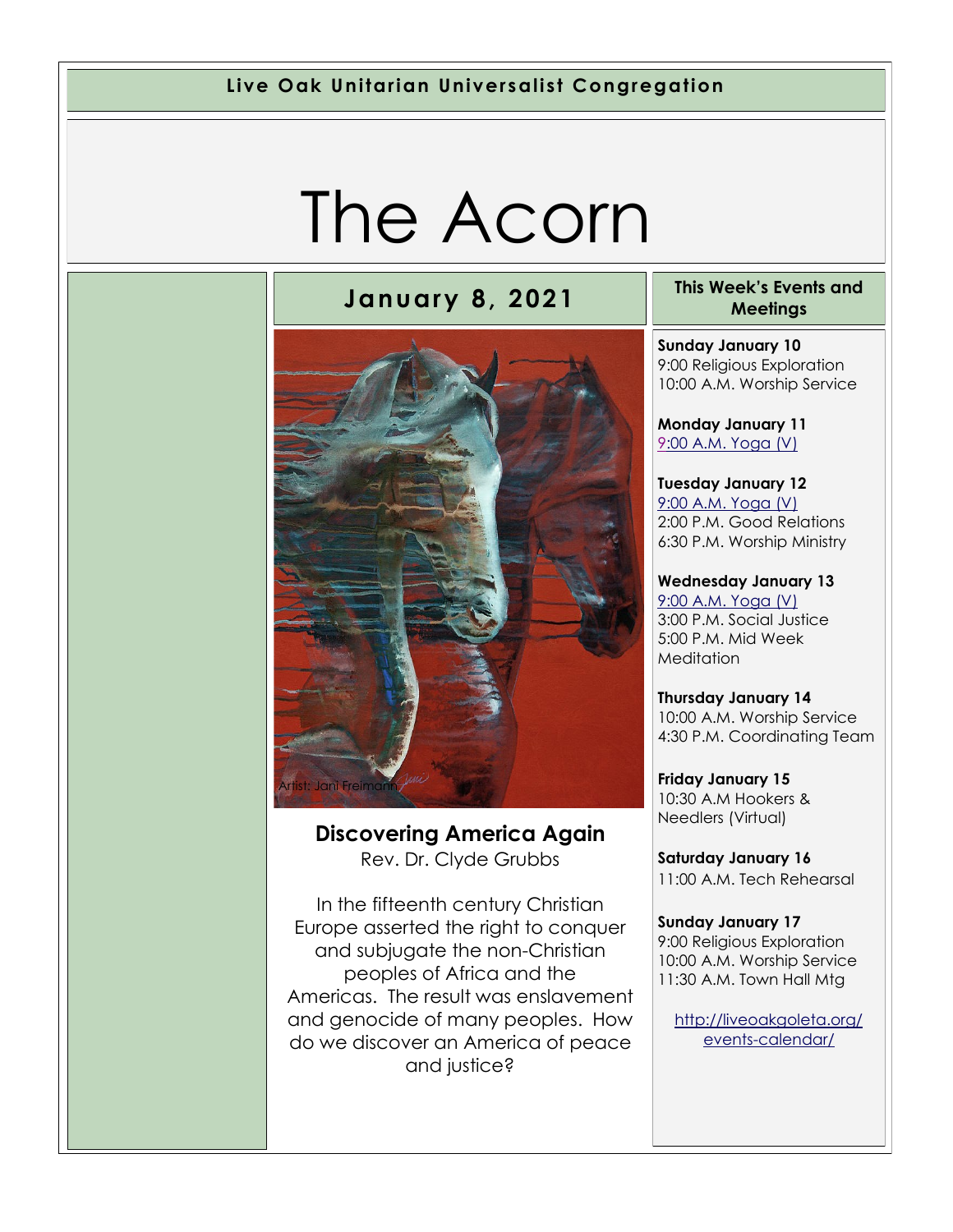PAGE 2 **THE ACORN** 

### **Worship Service 01.10.21**

### *Discovering America Again*

### **Worship Service presented by Rev. Dr. Clyde Grubbs**

*I* see a time of Seven Generations when all the colors of mankind will gather under

*the Sacred Tree of Life and the whole Earth will become one circle again.* 

- Crazy Horse.

**Music for Gathering** *(begins at 9:50 a.m.)*  John Douglas, Music Director

**Prelude** ~ Flute Music Emiliano Campobello

**Welcome Song** ~ *Enter, Rejoice and Come In* #361 Words and Music by Louise Ruspini.

**Welcome**  Jim Wells, Worship Associate

#### **Chalice Lighting**

By Prague UU Congregation, Words for Global Chalice Lighting

For millennia, the Fire has been in the center of human communities.

Our ancestors used to gather around it.

Today, we are assembling around this flame to renew our community.

May the flame of our Chalice make this community warmer and stronger.

### **Call to Worship**

**Opening Song** ~ *Evening Breeze* #1072

#### **Live Oak Sunday Worship**

**Time: January 10, 2021 10:00 AM Pacific Time** 

**Join Zoom Meeting** 

<https://zoom.us/j/991200709>

**Meeting ID**: 991 200 709

**Dial by your location** 

+1 253 215 8782 US

+1 301 715 8592 US

Find your local number: <https://zoom.us/u/a3HkXnuGD>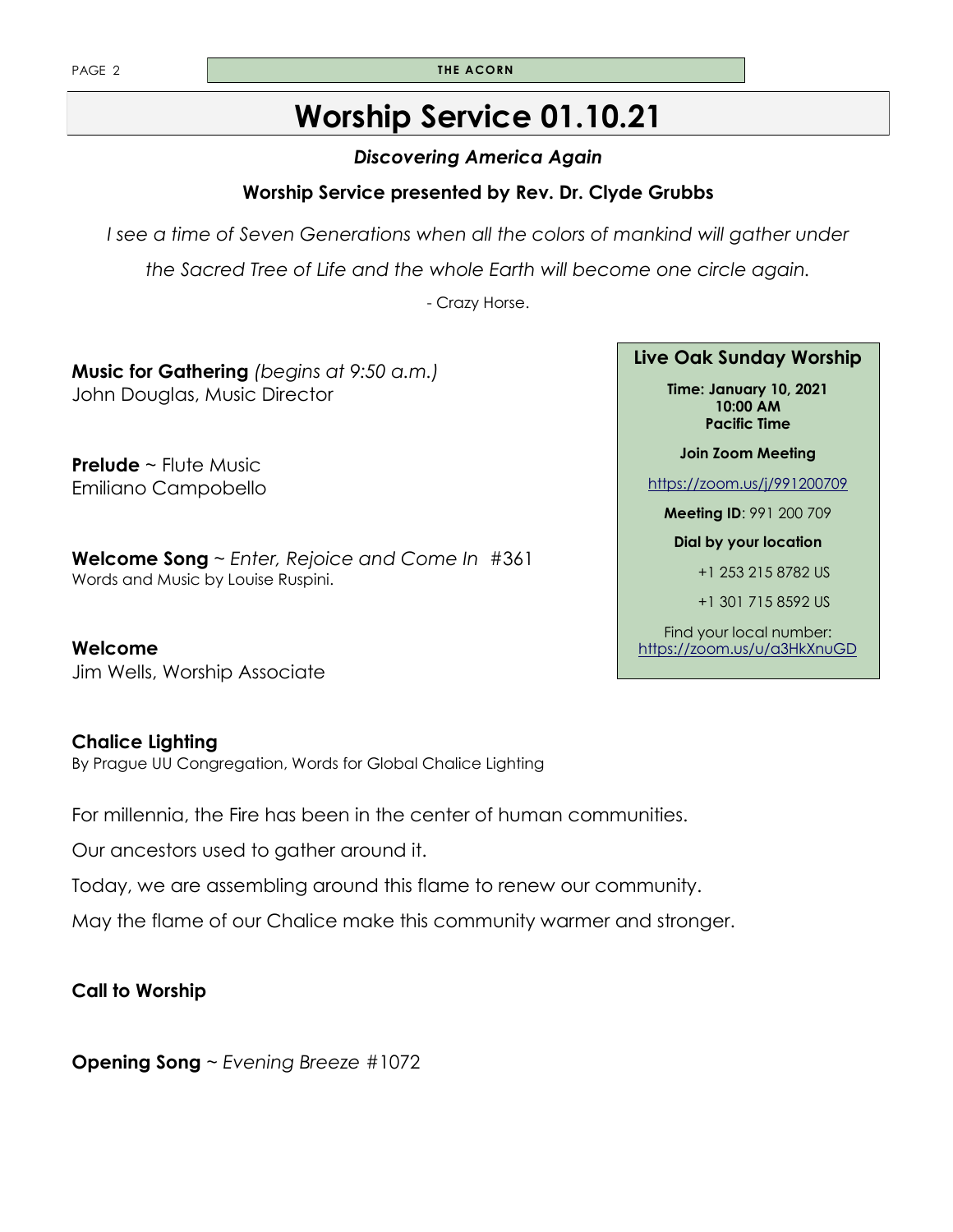### **Worship Service 01.10.21**

| <b>Message for All Ages</b><br>Grubbs                                                                                   | Rev. Clyde          |
|-------------------------------------------------------------------------------------------------------------------------|---------------------|
| Rabbit Challenges the Wrong Turtle<br>(based on traditional Cherokee story)                                             |                     |
| This Little Light of Mine                                                                                               |                     |
| <b>Joys and Sorrows</b>                                                                                                 | <b>Jim Wells</b>    |
| <b>Meditation</b>                                                                                                       | <b>Jim Wells</b>    |
| <b>Congregational Response</b> $\sim$ Singer of Life #196                                                               |                     |
| Sermon<br>Discovering America Again                                                                                     | Rev. Clyde Grubbs   |
| <b>Musical Response</b>                                                                                                 | Emiliano Campobello |
| <b>Sharing in Stewardship</b><br>This week's Half Basket goes to the Coastal Band of the Chumash. To donate to the Half | <b>Jim Wells</b>    |
| Basket, Live Oak or to submit your pledge online, please click here. You can also mail                                  |                     |
| a contribution to Live Oak at 820 N. Fairview Ave. Goleta, CA 93117                                                     |                     |
| Closing Song $\sim$ Mother I Feel You #1070                                                                             |                     |
| <b>Benediction</b>                                                                                                      | Rev. Clyde Grubbs   |
| <b>Postlude</b> ~ Flute Music                                                                                           | Emiliano Campobello |

**(Five-minute break)**

**THE ACORN PAGE 3**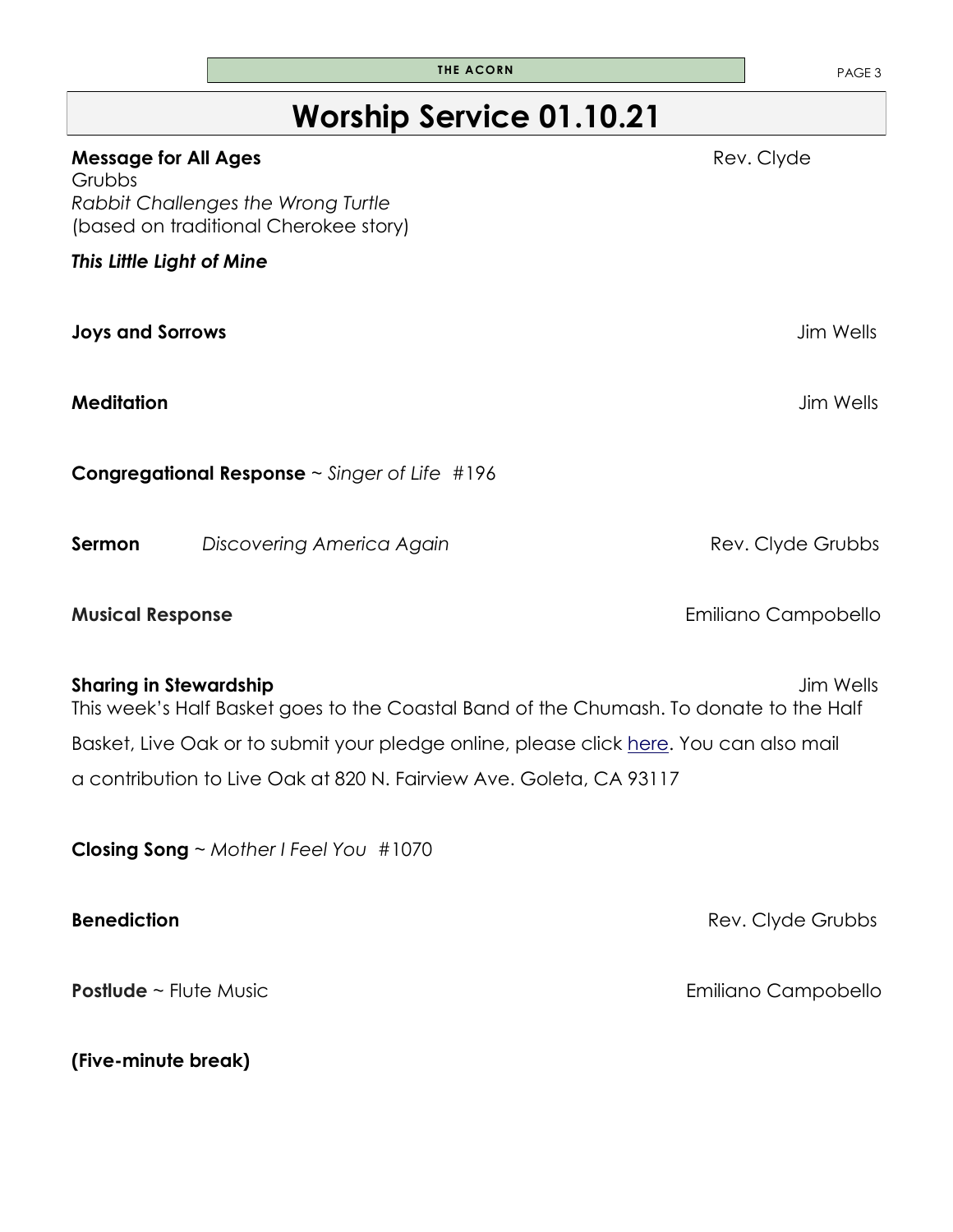PAGE 4 **THE ACORN** 

### **Religious Exploration**

**THIS WEEK IN RELIGIOUS EXPLORATION:** Steven returns this week from holiday vacay, and is hoping each of you had a beautiful holiday break. Special thanks to Melanie, Kevin, Carter and Wendy for "holding down the fort" in his absence. Attendance was very light but RE still represented, so deep gratitude to these committed volunteers.

Please join us this week in Religious Exploration. This will be the first official class of 2021, so let's affirm our New Year together and this time for change. It is our first Sunday of the month to meet and we will work with a lesson from Soul Matters, with the theme of RENEWAL… a great theme to start a new year. This lesson should be good for grades  $2^{nd}$  +.

**Live Oak Religious Exploration** 

**Time: January 10, 2020 9:00 AM** 

**Join Zoom Meeting**  [Click Here](https://zoom.us/j/9954380524?pwd=UzZORVVKbnhBamtqT2craHE0Y255UT09)

**Meeting ID**: 995 438 0524

**Password:** 007564

### **NOTE CHANGE: MINECRAFT/CHuuRCHCRAFT- Sunday Jan. 17, 2021**

We are starting our Minecraft/ChUUrchcraft curriculum next Sunday January 17. I humbly apologize, we DREs that are planning this were all in our holiday hub bub and got our lines crossed on start dates. This is a collaboration with USSB RE and we are using their server, so we will have to wait another week, my apologizes.

### **Rev. Tamara away and Pastoral Care coverage**

Rev. Tamara will be taking a few weeks off after the holidays, both vacation and study leave. If you need pastoral assistance during this time, our Live Oak Pastoral Care team will be available as follows. Of course, you can contact any member of the team for assistance and they can either help you or direct you toward the contact person.

Members of the Pastoral Care Ministry are: Craig Garvin, Priscilla Marchus, Wendy Morgan, Colleen Poulsen, Elaine Sears, Ken Solter, Sylvia Sullivan, and Roberta Weissglass

- 12/28-1/3: Colleen Poulsen
- 1/4-10: Priscilla Marchus
- 1/11-17: Roberta Weissglass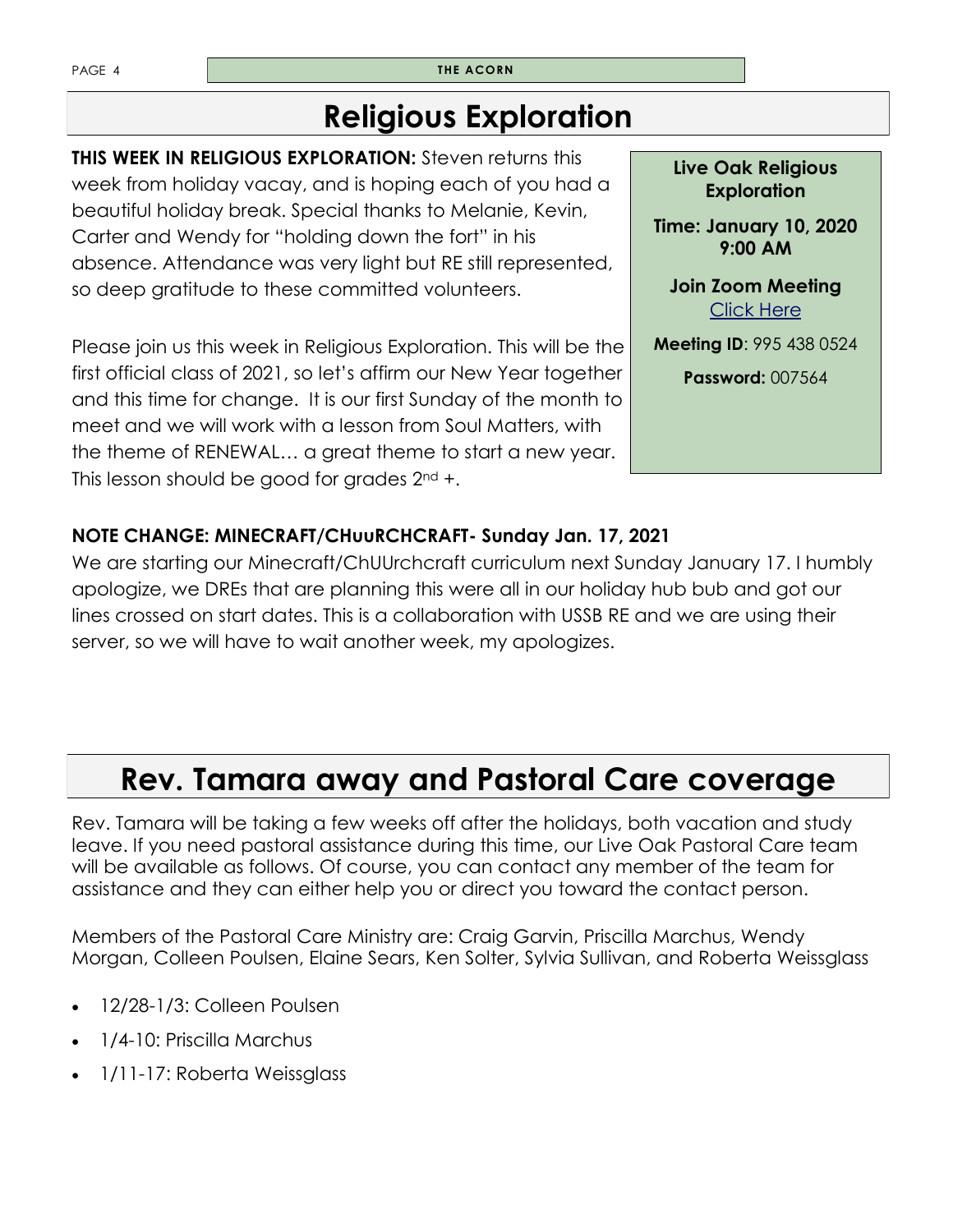### **Mid-Week Meditation and Sharing continues!**

We will continue to meet virtually for our Mid-Week Meditation and Sharing gatherings. Please join us every Wednesday at 5:00. Link is in the Acorn or on the home-page of the Live Oak website.

> **Join Zoom Meeting—Meeting ID**: 592 669 597 <https://zoom.us/j/592669597>

**Dial by your location** +1 253 215 8782 US +1 301 715 8592 US

### **Our Live Oak Community Answered the Call!**

Abundant gratitude goes out to every community member who answered the call of the Giving Campaign. Your Live Oak Board of Trustees initiated the campaign as a result of our mid-year budget update, which reflects the realities of keeping Live Oak healthy in all ways in the midst of a global pandemic. A special acknowledgement goes out to Peter Haslund, who played a key role in facilitating this important effort – thank you, Peter!

Here's the extraordinary good news: So far 51 individuals and families have donated \$27,975 to ensure our financial health

Thank you, thank you, thank you! Together we will navigate these challenging times.

### **Food Collection During Sheltering in Place**



Thanks so much to those of you who continue to kindly contribute food to the Santa Barbara Food Bank. Your generosity is truly heartwarming! This terrific organization is filling an even larger-than-usual need in our community. We are glad to have Live Oak support their efforts; workers at the Food Bank continue to express their great appreciation for our donations!

Items that are particularly appreciated include: canned goods such as tuna, fruit, beans, and soups; peanut butter; pasta; rice; cereal. We gather items every Tuesday by noon.

As a reminder, you can donate food in one of three ways any day of the week: (1) You can drop off donations in the covered boxes that are located at Live Oak on the patio just outside of the cottage;

(2) You can drop off food in a box we have left outside of our front door at home: 6542 Camino Caseta in Goleta; or

(3) You can get in touch with us via email [\(morganfamily1@cox.net\)](mailto:morganfamily1@cox.net) for a pickup at your home. Just leave food donations in a bag (preferably paper) outside of your door.

Thanks so very much for your support of families in our community! Carter and Wendy Morgan